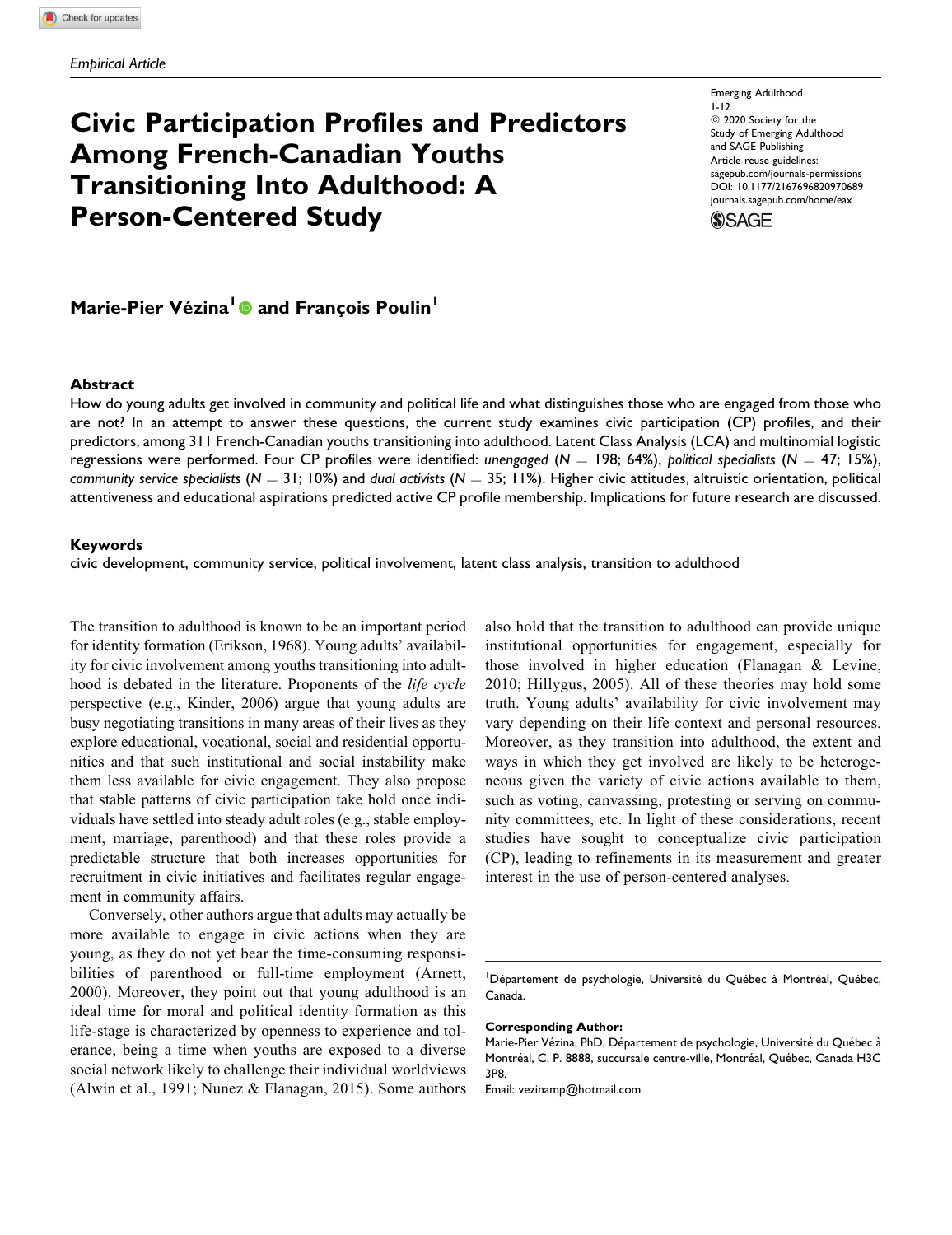# **Conceptualization of Civic Participation and Use of Person-Centered Analyses**

CP is a component of civic engagement (CE), which is widely defined by the APA (2012) as "individual and collective actions aiming to identify and address issues of public concern." While CE is a broad concept encompassing civic duty and efficacy beliefs, civic knowledge/skills and CP (Moely et al., 2002; Zaff et al., 2010), CP itself refers essentially to the behavioral component of CE. Most scholars differentiate CP subtypes according to the domain of the activity's intended influence, creating categories such as political involvement and community service (Ekman & Amna, 2012) or contrasting standard political behaviors (e.g., voting) and social movement behaviors (e.g., protest; e.g., Metzger & Smetana, 2009). Consequently, many specialists have moved from broad one-dimensional CP indicators to more sophisticated CP typologies (e.g., Keeter et al., 2002). Specialists are also increasingly relying on well-informed person-centered analytical tools to better capture the form(s) and breadth of individual involvement, although current knowledge of CP trends among youths relies on variable-centered analytic designs (e.g., multiple regression, latent growth curve modeling). Variable-centered methods produce average estimates across many participants but cannot identify groups of young people displaying specific patterns of participation (type, intensity, diversity, etc.). Person-centered analyses, on the other hand, can help identify subgroups of individuals showing similar trends (von Eve & Bogat, 2006).

To our knowledge, only three studies have investigated CP profiles among emerging adults using person-centered designs (Finlay et al., 2011; Johnson et al., 2014; Weerts et al., 2014). Although the conceptualization and measurement of CP differed slightly within these studies, they all identified three to four CP profiles: an unengaged profile, at least one profile characterized by one form of participation (e.g., mainly community service, traditional political involvement, etc.), and a profile characterized by more frequent and more diversified involvement. The proportion of youths assigned to each profile fluctuated from one study to another, although the group of youths involved in a greater diversity of civic actions was always smaller.

While these studies shed light on the distribution of civic involvement tendencies among young adults using rigorous person-centered analytical tools, it is worth noting that they were all conducted in the U.S. Given that previous cross-cultural variable-centered designs have brought out cultural differences in understandings of what it means to be an engaged citizen (Goering, 2013), as well as in the nature and prevalence of some forms of CP (Helliwell, 1996; Jahromi et al., 2012), the previous results gathered from American samples cannot be generalized to other countries. Furthermore, the participants were recruited in college (except for Finlay et al., 2011). Given that civic engagement is typically higher among young adults enrolled in college compared to their peers (Zaff et al., 2009), the frequency and diversity of CP are likely to be higher in these samples compared to the general population. Further person-centered research

involving emerging adults from different cultural backgrounds and various occupational/academic contexts is therefore needed to properly map and differentiate CP profiles across youth populations. Another issue is that very little is known regarding the individual and contextual attributes that may predict distinctive CP profiles among youths, as most of the knowledge on CP predictors also derives from variable-centered designs.

# **Overview of Attributes Associated With Civic Participation and Civic Profiles Among Youths**

Flanagan and Levine (2010) identify two main sets of factors that contribute to differences in CP during the transition to adulthood. They suggest that both individual attributes nurtured over the long term since the early developmental years (e.g., character-related dispositions) and circumstantial contextual attributes (e.g., institutional opportunities provided by the specific educational, employment and civil institutions accessible to or selected by each person) may explain a significant portion of variance in CP and be associated with different CP profiles during the transition to adulthood.

With regard to individual attributes, researchers have sought to assess whether and to what extent attitudinal dispositions foster CP among youths. These dispositions have been examined under many names. Lawford et al. (2005) found a positive relationship between generative concern (the tendency to consciously care about the well-being of future generations) and community service among Canadian young adults. Johnson et al. (2014) showed that contribution ideology (a value orientation marking the extent to which contribution to self, family, community and society is important) was a strong predictor of active civic engagement. Vézina and Poulin (2019) reported positive relationships between civic commitment attitudes (the extent to which individuals value civic duty), *altruistic orienta*tion (the extent to which individuals feel empathy, compassion and concern for others and believe they would provide assistance in various situations) and higher and sustained CP trajectories. Lerner (2018) also details the ways in which Character (attributes of an individual's relations within his or her social context, involving coherently "doing the right thing" morally and behaviorally across time and place to provide mutually positive benefits to both self and others) fosters CP. In fact, he considers *Character* to be the foundation on which a young person's civic engagement and community contributions are built.

Previous studies have also shown other attitudinal dispositions such as political attentiveness (i.e., things people do to follow and stay current with political and newsworthy happenings; Keeter et al., 2002) and academic aspirations to be related to concurrent and prospective CP. Geissel (2008) examined which psychological indicators were more consistent with the ideal citizen, defined as "a citizen who participates, is well-informed, identifies with democracy and politics, has good internal efficacy and is willing to defend democracy." Her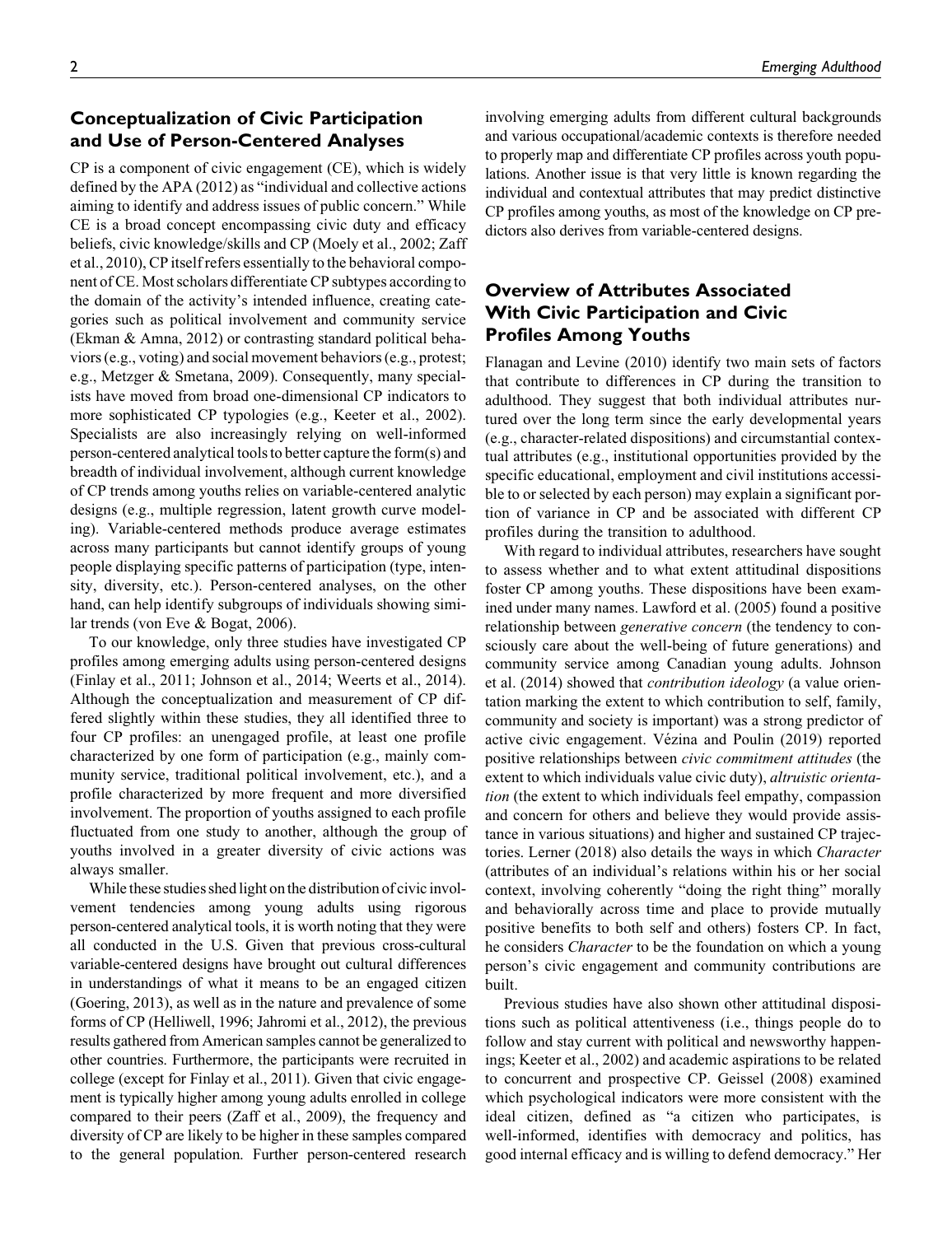data revealed that political attentiveness was the key factor promoting civic engagement. According to other studies, political attentiveness appears to increase political knowledge and civic efficacy beliefs, which, in turn, appear to increase CP (Delli Carpini & Keeter, 1996; McLeod et al., 1999). Nonetheless, the effect of political attentiveness on CP profiles has not, to date, been examined. As suggested by Barrett and Brunton-Smith (2014), further investigation is needed to elucidate its role. Syvertsen et al. (2011) also emphasized the importance of examining how educational aspirations contribute to CP. These authors pointed out that youths who are not inclined toward higher education often share similar disadvantaged demographics (e.g., less educated parents, poorer neighborhoods; Verba et al., 2003) while those who plan to attend college are more likely to come from financially stable families, have college-educated parents and benefit from greater opportunities and encouragement to participate in the civic arena (Ellwood & Kahne, 2000).

With regard to contextual attributes, some authors argue that the institutional opportunities provided by higher education and/or work networks may nurture CP among youths. First, proponents of the life cycle perspective have theorized that stable patterns of civic engagement are more likely to be established once individuals have settled into steady adult roles, such as full-time employment (Kinder, 2006). Verba et al. (1995) suggested that social learning mechanisms in the work environment may also play a role, observing that social settings (e.g., the workplace) serve as important networks for recruitment through the imitation and internalization of social expectations, such as when individuals see their coworkers getting involved in politics. Participation in the workplace may also provide unique opportunities to develop civic skills (e.g., perspective taking, organizational and communication skills) and become acquainted with roles related to social and political participation, which may, in turn, strengthen an individual's sense of political efficacy and foster active engagement (Adman, 2008).

Second, findings stemming from the civic education and social network hypotheses (Nie et al., 1996; Rosenstone & Hansen, 1993) also suggest that higher education may provide unique opportunities for recruitment into civic life. Previous studies have indeed found that young adults with college experience tend to be more civically engaged than their peers who do not attend college (Lopez et al., 2006; Syvertsen et al., 2011). Although they are still unsettled, higher education may provide these youths with specific knowledge and skills that lessen the cost of participation (civic education hypothesis; Rosenstone & Hansen, 1993) and/or allow them to develop relationships within politically important networks, promoting extended involvement (social network hypothesis; Nie et al., 1996). Taken together, these theories suggest that young people are more likely to become civically engaged when they are in settings such as workplaces, schools and informed community organizations where they are provided with opportunities for engagement and encouraged to become more knowledgeable about collective issues and to take action on them.

While a growing body of variable-centered research has documented the effect of several individual and contextual attributes on CP in general, very few studies have explored how these attributes relate to specific CP profiles (i.e., Finlay et al., 2011; Johnson et al., 2014; Wray-Lake et al., 2016). Overall, these latter studies found that educational variables such as college attendance, academic engagement, prior engagement in a community program and experiencing a climate of respect on one's college campus were predictive of membership in either a voting involved or highly committed profile (Finlay et al., 2011; Wray-Lake et al., 2016). Some results suggested that attitudinal attributes may also exert an influence on future CP. Specifically, Johnson et al. (2014) found higher contribution ideology to be predictive of membership in a highly involved profile.

In summary, some contextual attributes (related to educational status and engagement) and individual dispositions (e.g., contribution ideology) have been examined in relation to CP profiles. However, the relationship between CP profiles and other pertinent contextual attributes (e.g., employment status) and individual attributes (e.g., academic aspirations, political attentiveness) have not been empirically tested. Furthermore, the differential contribution of distinctive attitudinal dispositions (e.g., civic attitudes, altruistic orientation) when it comes to predicting CP profiles also remains unknown. Given that several specialists have previously theorized that individual attributes may be the most powerful predictors of civic identity among young adults (Flanagan & Levine, 2010; Johnson et al., 2014; Lerner, 2018; Vráblíková & Císař, 2015), it appeared essential to include these variables in our design. Finally, the predictive effects of the aforementioned contextual and individual attributes on CP profile membership have never been examined simultaneously within a single model. Doing so may provide key information on their relative contribution and allow scholars to determine which set of predictors fosters actively engaged profiles of CP.

#### **Study Aims**

The current study aimed to (1) identify civic participation profiles among a sample of French-Canadian youths transitioning into adulthood (age 20), based on the specific CP subtypes (i.e., community service and/or political involvement) and number of CP subtypes (0, 1, 2) in which they were engaged, and (2) examine the predictive effect of both individual attributes (altruistic orientation, civic commitment attitudes, academic aspirations, political attentiveness) and contextual attributes (educational status, main occupation education vs. employment), assessed 1 year earlier, on CP profile membership.

### **Method**

#### *Participants*

Participants were drawn from an ongoing longitudinal study that initially aggregated 390 sixth-grade students from eight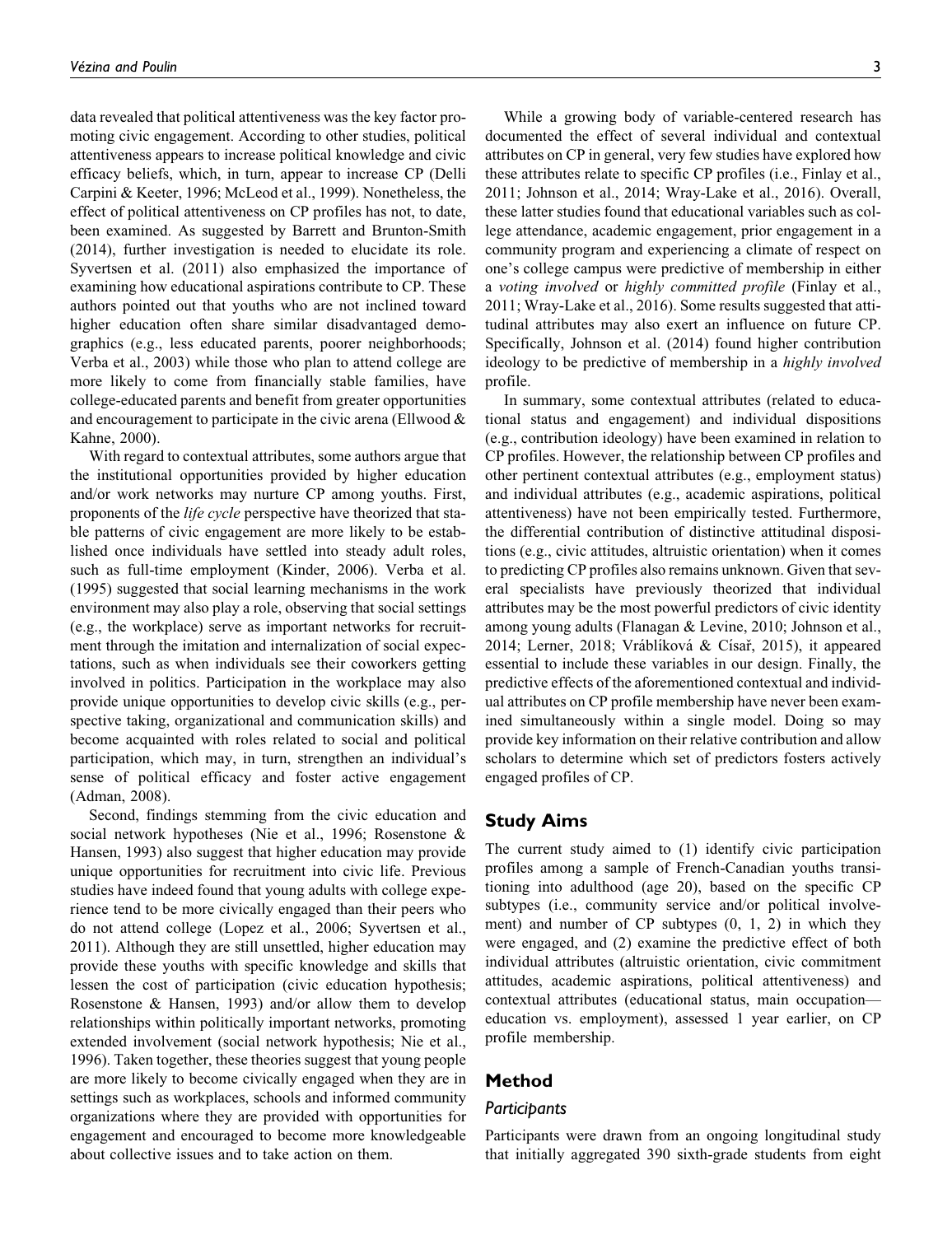different schools in a large school board in suburban area north of Montreal (Canada). Approximately 75% of the available student population participated in this study. These participants then took part in a longitudinal follow-up study. Over the course of this longitudinal study, we lost track of some participants who had moved away, while others decided to withdraw from the study. At age 19, participants were contacted and 311 (62% female) agreed to participate. These participants are considered representative of the area, being mainly Caucasian  $(90\%)$  and French-speaking  $(100\%)$ . At age 19, 55.78% were enrolled in an academic stream at junior college, 11.56% were enrolled in a technical program at junior college, 4.08% were still in high school and 28.57% were no longer studying. Mean comparisons revealed that the sub-sample did not differ from the 25% remaining participants involved in the first data collection point with regard to baseline sociodemographic indicators (parents' education, annual family income before taxation, family structure, gender, and ethnicity). The data were collected at two time points, 1 year apart. Predictor variables were measured when the participants were 19 years old and CP indicators were assessed at age 20. Missing data points on the items selected to measure both the predictor variables (3.56% at age 19) and civic indicators (2.40% at age 20) were estimated performing multiple imputations (MI), as recommended for epidemiological and longitudinal studies (Asendorpf et al., 2014; Sterne et al., 2009).

#### *Procedure*

Assessments were carried out annually during the spring through self-reported questionnaires. Participants' written consent was provided each year. Ethical approval was granted by the Research Ethics Committee of the authors' university.

### **Measures**

## *Civic Participation Profiles—Age 20*

Civic participation was assessed using fourteen items from Keeter et al.'s (2002) survey entitled The civic and political health of the nation, which, based on their own classification, included six items tapping community service-related actions and eight items tapping political actions (see Table 1 for description of items). Participants were asked to rate how often they had performed each community service-related/political action during the previous year on a 5-point Likert scale  $(1 = never, 2 = rarely, 3 = sometimes, 4 = often, 5 = nearly)$ always). While conducting our exploratory analyses, we noted that a disproportionally large number of participants reported no involvement across the fourteen items, a condition commonly referred to as a *preponderance of zero values* (Kreuter, 2004; Muthén, 2001; Olsen & Schafer, 2001). This condition prevented the use of the five anchors, given the low variance among the four remaining anchors. Consequently, we collapsed the five anchors into three:  $1 = never$ ,  $2 = rarely/sometimes$ and  $3 =$  often/nearly always.

#### *Sociodemographic Control Variables*

*Socioeconomic status.* Participants were asked the following question: "Considering all your sources of income, what is your total income for the current year?"

*Gender.* Gender was coded 1 for female and 2 for male.

# *Predictors of Civic Participation Profile Membership—age 19*

*Civic commitment attitudes.* Six items from Flanagan et al. (1999) were used to assess whether participants considered it important to contribute to their community and to society as a whole (e.g., "doing something to improve my community"). Their responses were coded on a 5-point Likert scale ranging from  $1 = not$  at all important to  $5 = very$  important. Participants' mean score for all six items was computed ( $a = .88$ ).

*Altruistic orientation.* Altruistic orientation was assessed using six items (e.g., "In the future, I would be willing to work fewer hours and earn a lower income if it created jobs for unemployed people") from Greenberger and Bond's Psychosocial Maturity Inventory (1976). Participants' responses were coded on a 5-point Likert scale ranging from  $1 =$  strongly disagree to 5  $=$  strongly agree. Participants' mean score for all six items was computed (Cronbach  $\alpha = .86$ ).

*Educational aspirations.* Participants were asked to rate their educational aspirations on a 5-point scale where  $1 = high school$ diploma,  $2 = high$  school vocational program,  $3 =$  junior college technical program,  $4 =$  undergraduate studies and  $5 = \text{graduate studies}.$ 

*Political attentiveness.* Participants were asked to rate how often they had followed public/political affairs in the news during the previous year on a 5-point Likert scale ranging from  $1 = never$ to  $5 = always$  or nearly always.

*Educational status.* Participants were asked to specify their current educational status on a 4-point scale where  $0 = not currently$ studying,  $1 = high school$ ,  $2 = junior college$ , technical program and  $3 =$  junior college, academic stream.

*Main occupation.* Participants were asked to indicate whether they were involved in a full-time academic program. If so, their main occupation was coded as *education* (2). Youths who were not currently subscribed full-time in school were asked if they were working (full-time or part-time). If so, their main occupation was coded as work (1). Finally, other occupations (e.g., on maternity leave, on sabatical) was coded as *other* (0).

#### *Data Analytic Strategy*

Step 1. Latent Class Analyses (LCA; Muthén & Muthén, 2000) were performed to investigate whether, and if so, how many civic participation profiles could be identified. These analyses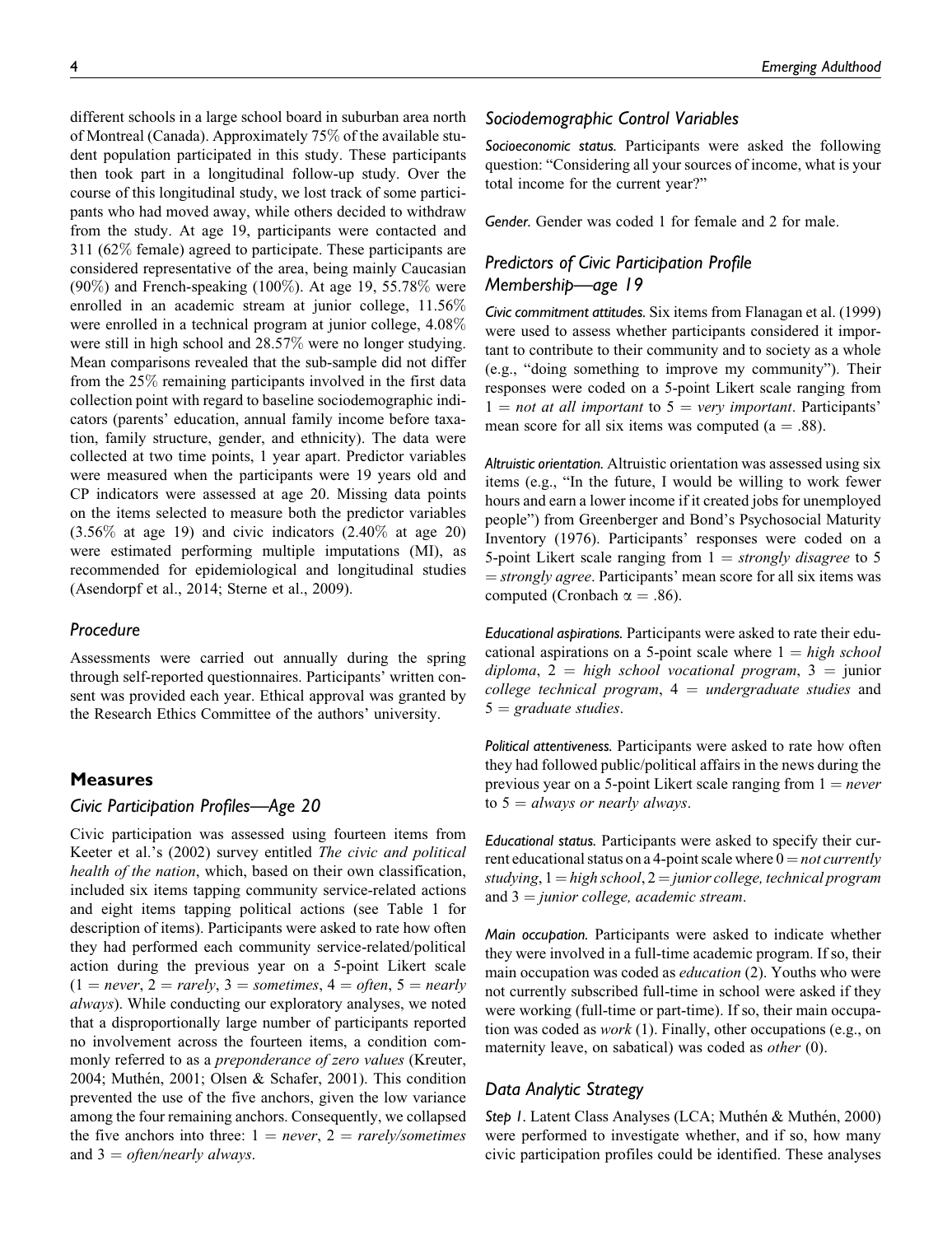|                                              | Unengaged<br>$N = 198(64%)$ | Political specialists<br>$N = 47(15%)$ | <b>Community service</b><br>specialists $N = 31$ (10%) | Dual activists<br>$N = 35$ (11%) |
|----------------------------------------------|-----------------------------|----------------------------------------|--------------------------------------------------------|----------------------------------|
| Community service indicators                 |                             |                                        |                                                        |                                  |
| Non-political volunteering                   | 1.30(0.54)                  | 1.67(0.77)                             | $1.95$ $(.55)^{a}$                                     | 2.32 $(.75)^{b}$                 |
| Walking/running/cycling for charity          | 1.13(0.36)                  | 1.24(48)                               | $1.45$ $(.51)^a$                                       | $2.08$ $(.76)^{b}$               |
| Membership in community club or organization | 1.45(.58)                   | 2.00(.67)                              | $2.27$ $(.67)^{a}$                                     | $2.56(.58)^{b}$                  |
| Activities aimed at helping the community    | 1.11(.33)                   | 1.24(.48)                              | $1.35$ $(.48)^a$                                       | $2.00(.82)^{b}$                  |
| Informal work on a community problem         | 1.48(.65)                   | 2.20(0.69)                             | 2.38 $(.60)^a$                                         | $2.60$ $(.58)^{b}$               |
| Giving goods to charity organizations        | 1.68(0.65)                  | 2.62(.49)                              | 2.86 $(.51)^{b}$                                       | $2.76$ $(.44)^a$                 |
| Political indicators                         |                             |                                        |                                                        |                                  |
| Petition signing                             | 1.09(.34)                   | $2.07$ $(.54)^{b}$                     | 1.84(.52)                                              | 2.06 $(.79)^{a}$                 |
| Protesting                                   | $1.62$ (.57)                | $2.24$ $(.68)^{b}$                     | 1.52(.57)                                              | 2.22 $(.44)^a$                   |
| Boycotting                                   | 1.11(0.33)                  | 1.60 $(.72)^{a}$                       | 1.40(0.00)                                             | 2.64 $(.49)^b$                   |
| Discussing political issues                  | $1.00$ $(.00)$              | $2.00$ $(.42)^{a}$                     | 1.20(0.46)                                             | 2.24 $(.44)^b$                   |
| Giving money to social/political groups      | 1.91(68)                    | $2.60$ $(.54)^a$                       | 2.16(.74)                                              | 2.64 $(.49)^{b}$                 |
| Voting                                       | $1.46$ (.57)                | 2.71 $(.58)^{b}$                       | 2.34(.79)                                              | $2.56$ $(.58)^{a}$               |
| Following political/public affairs           | 1.33(49)                    | $2.40$ $(.58)^{a}$                     | $1.65$ $(.75)$                                         | 2.42 $(.65)^{b}$                 |
| Discussing an election prior to voting       | 1.67(0.68)                  | $2.18(.75)^{a}$                        | 2.12(.62)                                              | $2.52$ $(.65)^{b}$               |

**Table 1.** Means (and Standard Deviations) for Civic and Political Indicators by Profile.

**<sup>a</sup>** Profile displaying the second highest mean score. **<sup>b</sup>** Profile displaying the highest mean score. Bold values are used to accentuate visual cues for the profiles in which civic participation indicators are higher.

were conducted using MPlus 6 software. The six community service indicators and eight political action indicators from Keeter et al.'s survey (2002) were included as dependent variables. Indicators were treated as ordinal variables in the analyses due to the Likert-type response options. Participants' responses to the fourteen items were the criteria on which class membership was based. The optimal classification model was determined by fitting a series of models, with a different number of classes specified in each model, and subsequently comparing overall model fit indices, certainty of classification, parsimony and interpretability. The Akaike Information Criteria (AIC), Bayesian Information Criteria (BIC) and Sample-size-adjusted BIC (SaBIC) were used to gauge model fit. The Lo-Mendell-Rubin likelihood ratio test (LMR) was performed to determine whether improvements in model fit were significant by testing the null hypothesis that a  $k - 1$  class model fit as well as a  $k$  class model. The certainty of classification was assessed using the Entropy values.

*Step 2.* To account for the potential effect of two sociodemographic variables (gender and socioeconomic status) on civic engagement, univariate multinomial logistic regressions were performed with IBM SPSS Statistics 21, since previous studies have shown both gender and socioeconomic status to contribute to predicting civic engagement rates (Lechner et al., 2018; Malin et al., 2015). Next, the contextual and individual predictors of civic participation profile membership were examined using a set of multinomial logistic regressions. First, univariate multinomial logistic regressions were performed to identify the selective effect of each predictor variable on civic participation profile membership. Then, all significant predictors were included in a final multivariate model to examine their relative contributions.

## **Results**

## *Latent Class Model Selection*

LCA models with two-, three-, four-, five- and six-class solutions were compared to identify the best fitting model. Each model iteration used 100 random starting values. Fit statistics are reported in Table 2. The LMR p-value was not significant for the three- four- and five-class solutions, indicating that none of these solutions significantly improved the data fit when compared to the previously tested solution. However, it should be noted that the LMR test does not assess whether solutions involving a higher number of classes provide more substantive and theoretically interpretable models—which is why other indices (i.e., information criteria) must also be taken into consideration. Indeed, in contrast to the LMR, incremental decreases in the AIC, BIC and SaBIC values combined with continuous increases in the Entropy values between the twoand four-class solutions suggested an improvement in fit as the number of classes grew, until reaching the five- and six-class solutions. Then, conversely, the AIC, BIC and SaBIC values increased and the Entropy values dropped between the four- and five-class solutions and the six-class solution did not converge in the end. With regard to the two additional qualitative criteria (i.e., parsimony and interpretability), the four-class solution also appeared to be the most parsimonious and most theoretically interpretable. Thus, the fit indices (except the LMR) and entropy values as well as the parsimony and interpretability criteria provided consistent evidence that the four-class model showed the best overall fit.

Means and standard deviations for all community service and political indicators included in the LCA for each profile are presented in Table 1, with the superscripts b and a in bold characters respectively identifying the profiles exhibiting the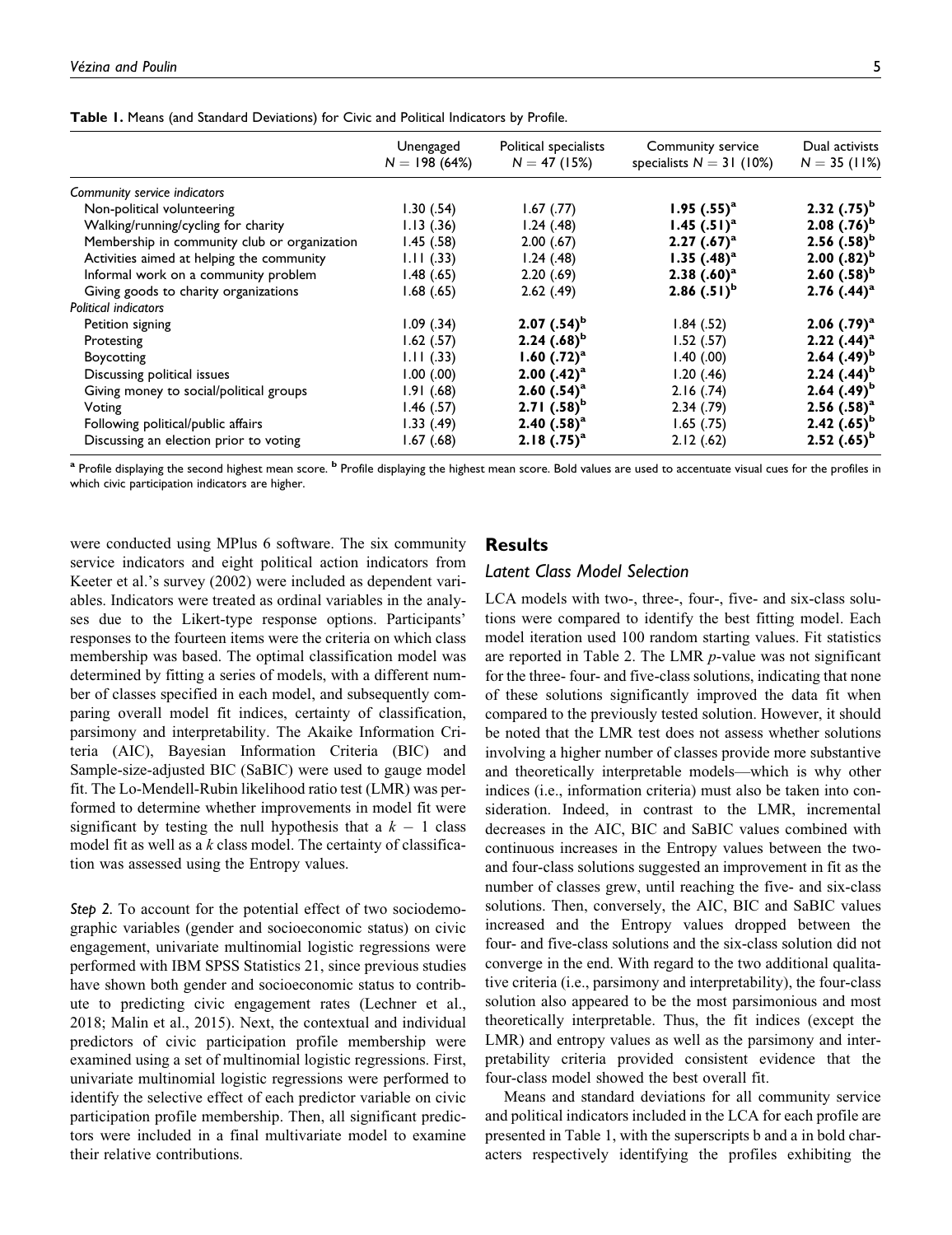| No. Classes | Entropy | AIC.     | BIC.              | SaBIC    | LMR   |
|-------------|---------|----------|-------------------|----------|-------|
| 2           | .932    | 7.276.90 | 7.436.31          | 7.299.93 | .0019 |
| 3           | .937    | 7.029.80 | 7.244.81          | 7.060.87 | .2984 |
| 4           | .948    |          | 6.762.05 7.032.67 | 6,801.15 | .3795 |
| 5           | .942    |          | 6,827.16 7,053.39 | 6.874.30 | .9866 |

**Table 2.** Model Fit Statistics for the Tested Civic Participation Latent Class Models.

*Note.* AIC  $=$  Akaike's Information Criterion. BIC  $=$  Bayesian Information Criterion. SaBIC = Sample-Size Adjusted BIC. LMR =  $p$ -value for the Lo-Mendell-Rubin Likelihood Ratio Test. Rows in bold represent the model fit statistics for the chosen solution.

highest and second highest mean scores for all indicators, compared to the means of the other profiles. The four latent profiles were assigned the following interpretation labels based on these descriptive data: unengaged (UN), political specialists (PS), community service specialists (CS) and dual activists (DA). Over half the sample was assigned to the UN profile  $(N = 198; 64\%)$ , composed of youths who displayed the lowest frequency of involvement in all the community service-related/ political actions listed in the questionnaire. By comparison, participants assigned to the PS profile ( $N = 47$ ; 15%) showed a relatively high frequency of participation in political actions (e.g., voting, protesting, discussing political issues) while remaining mostly inactive in the community sphere. Participants assigned to the CS profile ( $N = 35$ ; 10%) displayed the opposite pattern of involvement, reporting a higher frequency of participation in community actions (e.g., non-political volunteering, membership in a community club/organization, giving goods to charity organizations) and weaker engagement in political actions. Finally, participants assigned to the DA profile ( $N = 31$ ; 11%) displayed the highest frequency of involvement in both community service-related and political actions.

#### *Predictors of Civic Participation Profile Membership*

Univariate multinomial regressions revealed that neither gender  $\chi^2(3, N = 311) = 1.34, N.S.$  nor socioeconomic status  $\chi^2(3, N = 11)$  $311$ ) = 3.48, N.S. predicted CP profile membership. Therefore, these variables were not considered in the subsequent analyses. As for both the individual and contextual predictors examined in relation to the CP profiles, frequencies, mean scores and standard deviations are presented by profile in Table 3. Univariate multinomial logistic regressions were performed to bring out the unique effect of each predictor on profile membership, and these results are also reported in Table 3. The four significant predictor variables were then tested simultaneously in a multivariate model. All four variables remained significant predictors of profile membership. A detailed account of the results is presented in Table 4. Specifically, (1) youths who reported higher educational aspirations (i.e., university undergraduate and graduate studies) were more likely to be assigned to the PS profile than to the UN  $\beta = .69(.34), p < .05$ , CS  $\beta = .27(.18),$  $p < .05$  or DA profile  $\beta = .76(.48), p < .05$ ; (2) youths who

exhibited a higher altruistic orientation were more likely to be assigned to the PS profile than to the UN profile  $\beta = .68(.31)$ ,  $p < .05$ ] and to be assigned to the DA profile than to either the UN  $\beta$  = 1.09(.47), p < .05] or CS profile  $\beta$  = .97(.55), p < .05]; (3) youths who displayed higher civic commitment attitudes were more likely to be assigned to the PS profile than to the UN profile  $[\beta = .63(.29), p < .05]$  and to be assigned to the DA profile than to either the UN  $\beta$  = .51(.29), p < .05] or CS profile  $[\beta = .25(.16), p < .05]$ ; and finally, (4) youths who showed higher political attentiveness were more likely to be assigned to the PS profile than to either the UN  $\beta$  = .61(.15),  $p < .001$  or CS profile  $\beta = .66(.21), p < .001$  and to be assigned to the DA profile than to either the UN  $\beta = .64(.20), p < .001$  or CS profile  $\beta = .69(.24), p < .01$ .

## **Discussion**

## *Heterogeneity of Civic Participation Expressed in Profile Composition*

Given the active debate—addressed in our introduction and further detailed in previous studies (e.g., Flanagan & Levine, 2010; Hirshorn & Settersen, 2013)—regarding the availability of emerging adults for civic involvement as well as the dearth of person-centered study designs targeting CP among non-American and non-college bound youths, we examined how heterogeneity in civic development was expressed in a French-Canadian non-college bound sample by identifying CP profiles. Consistent with previous studies conducted in the U.S., four civic participation profiles emerged, referred to as the  $(1)$  unengaged  $(UN; 64\%), (2)$  political specialists  $(PS; 15\%), (3)$  community service specialists  $(CS; 10\%)$  and dual activists (DA; 11%) profiles. The profile composition and distribution rates appeared to share similarities with some of the profiles previously identified by other research teams in the U.S. (Finlay et al., 2011; Johnson et al., 2014; Weerts et al., 2014). As expected, the UN profile was the most prevalent, comprising two thirds of our sample.

#### *Summary of Profile-Related Attributes*

We also took a closer look at the ways in which both the individual attributes (i.e., civic commitment attitudes, altruistic orientation, political attentiveness and academic aspirations) and contextual attributes (i.e., main occupation and educational status) selected as potential predictors differentiated the profiles that emerged. Following preliminary analyses, only the four individual attributes, namely civic commitment attitudes, altruistic orientation, political attentiveness and academic aspirations, were included in the final model. Nonetheless, interesting contrasts were found between the four profiles.

First, the UN profile stands out as that in which the participants displayed significantly lower levels of both Character-related dispositions (e.g., civic commitment, altruistic orientation) and political attentiveness compared to the two profiles involving formal political involvement (i.e., the PS and DA profiles). However, no attribute differences were found between the UN profile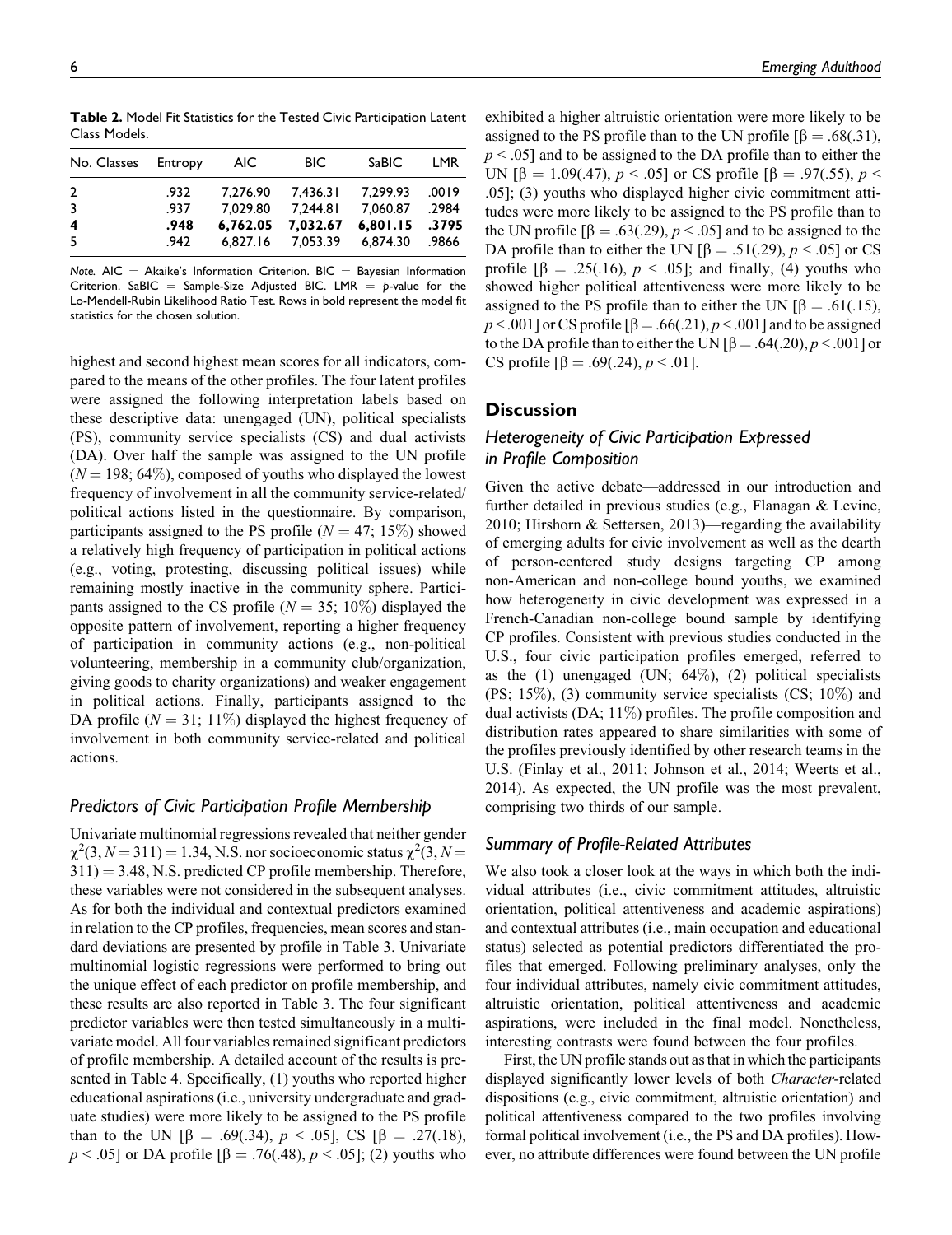| Categorical predictors               | Unengaged<br>N(%) | Political<br>specialists<br>N(%) | Community<br>service specialists<br>N(%) | Dual<br>activists<br>N(%) | $\chi^2$                                |
|--------------------------------------|-------------------|----------------------------------|------------------------------------------|---------------------------|-----------------------------------------|
| <b>Educational status</b>            |                   |                                  |                                          |                           | $\chi^2$ (3, N = 291) = 2.55, N.S.      |
| Junior college, academic<br>stream   | 99 (51%)          | 33 (73%)                         | 18 (60%)                                 | 14 (56%)                  |                                         |
| Junior college, technical<br>program | 24 (12%)          | 3(7%)                            | 5 (17%)                                  | 2(8%)                     |                                         |
| High school                          | 4(2%)             | 1(2%)                            | 5 (17%)                                  | 2(8%)                     |                                         |
| Not currently studying               | 68 (35%)          | 8(18%)                           | 2(6%)                                    | 6(28%)                    |                                         |
| <b>Educational aspirations</b>       |                   |                                  |                                          |                           | $\chi^2$ (3, N = 291) = 9.47, p < 0.5   |
| High school diploma                  | 4(3%)             | 1(3%)                            | 5 (22%)                                  | 2(11%)                    |                                         |
| High school vocational<br>program    | 28 (16%)          | 2(6%)                            | 2(9%)                                    | 4(21%)                    |                                         |
| Junior college, technical<br>program | 37 (21%)          | 12(34%)                          | 8 (35%)                                  | 6(32%)                    |                                         |
| Undergraduate studies                | 50 (32%)          | 20 (57%)                         | 8 (35%)                                  | 7 (37%)                   |                                         |
| Graduate studies                     | $0(0\%)$          | $0(0\%)$                         | $0(0\%)$                                 | 0(0%)                     |                                         |
| Main occupation                      |                   |                                  |                                          |                           | $\chi^2$ (3, N = 291) = 8.53, N.S.      |
| <b>Education</b>                     | 128 (65%)         | 37 (82%)                         | 23 (74%)                                 | 19 (76%)                  |                                         |
| Work                                 | 57 (29%)          | 6(14%)                           | 5 (16%)                                  | 5 (20%)                   |                                         |
| Other                                | 12 (6%)           | 2(4%)                            | 3(10%)                                   | 1(4%)                     |                                         |
| Continuous predictors                | M(SD)             | M(SD)                            | M(SD)                                    | M(SD)                     |                                         |
| Altruistic orientation               | 3.19(0.73)        | 3.69(0.55)                       | 3.34(.75)                                | 3.95(.69)                 | $\chi^2$ (3, N = 291) = 37.62, p < .001 |
| Civic attitudes                      | 2.96(.82)         | 3.52(66)                         | 3.19(0.86)                               | 3.81 (.79)                | $\chi^2$ (3, N = 291) = 33.95, p < .001 |
| Political attentiveness              | 1.72 (.69)        | $3.01$ (.74)                     | 1.79(0.66)                               | 3.21 (.73)                | $\chi^2$ (3, N = 291) = 53.19, p < .001 |

**Table 3.** Proportions, Frequencies, Mean Scores and Standard Deviations for Predictor Variables at Age 19, by Profile.

and CS profile. These results are intriguing given that engagement in community service, while less formal than institutionalized political involvement, still requires time and a disposition to work in close collaboration with members of the community. Since the CS profile comprised only 10% of our sample, we may have lacked the numbers to capture potential differences with regard to individual attributes. However, it is also likely that other variables (not included in our study design) exerted a greater influence on the participants' decision to engage in community service during the transition to adulthood. For example, previous studies have discussed how other attitudinal dispositions such as higher civic efficacy beliefs (Manganelli et al., 2015) and contextual factors such as active citizenship norms or the social capital gained from family, friends and educational/professional networks promote engagement in community service among youths. It would be useful for future research to examine these attributes in relation to CP profiles.

Second, the PS profile appeared to be the most distinctive of all with regard to the four attributes considered. Members of this profile reported higher Character-related dispositions (e.g., civic commitment and altruistic orientation) than members of the UN profile. They also displayed higher political attentiveness than members of both the UN and CS profiles. Finally, they reported higher educational aspirations than members of all other three profiles. These results suggest that the attributes we selected may be more closely related to various forms of political involvement among youths transitioning into adulthood. Third, the CS profile was the hardest to pin down in

terms of the attributes that differentiated it from the other profiles. As mentioned above, no attribute differences were found between this profile and the UN profile. Moreover, the significant contrasts that emerged between the CS and DA profiles with regard to civic commitment attitudes, altruistic orientation and political attentiveness were unspecific, since these same contrasts were found between the DA and UN profiles. Furthermore, aside from educational aspirations, which were generally higher among members of the PS profile compared to those of the other three profiles, only slightly lower levels of political attentiveness differentiated the CS profile from the PS profile.

Lastly, members of the DA profile differed a great deal from members of the UN and CS profiles, but not in very specific ways, as they displayed significantly higher Character-related dispositions (i.e., civic commitment attitudes and altruistic orientation) as well as higher political attentiveness than members of these profiles. In theoretical terms, we also expected members of the DA profile to differ from members of the PS profile. We predicted that attitudinal dispositions closely related to Lerner's concept of Character (Lerner, 2004, 2018) might be particularly strong among participants assigned to the most actively engaged profile, as this profile was characterized by the most diversified CP and was likely to require greater time, flexibility and commitment. Given that the DA profile was a small group  $(11\%)$ , we may, once again, have lacked the numbers to capture potentially higher levels of both civic commitment attitudes and altruistic orientation among its members, although the raw results were indeed slightly higher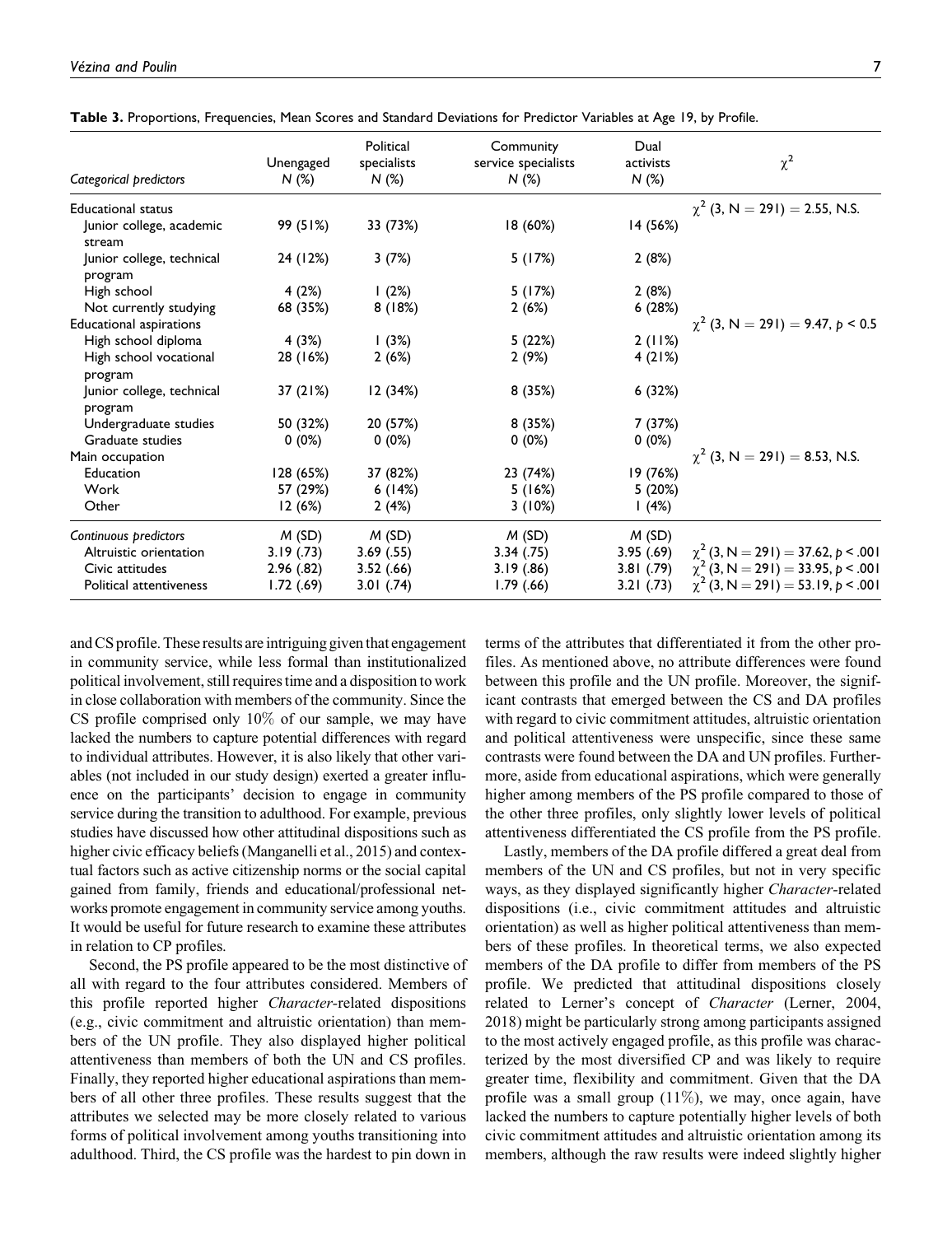|                                                                                   | <b>Profile Comparisons</b>                                                              |                                                                           |                                                                                         |                                                                            |                                                                                   |                                                                                       |  |  |
|-----------------------------------------------------------------------------------|-----------------------------------------------------------------------------------------|---------------------------------------------------------------------------|-----------------------------------------------------------------------------------------|----------------------------------------------------------------------------|-----------------------------------------------------------------------------------|---------------------------------------------------------------------------------------|--|--|
|                                                                                   | Political specialists                                                                   | Community service<br>specialists                                          | Dual<br>activists                                                                       | Community service<br>specialists                                           | Dual<br>activists                                                                 | Dual<br><b>Activists</b><br>VS                                                        |  |  |
| <b>VS</b><br>Unengaged                                                            |                                                                                         |                                                                           |                                                                                         | VS<br>Policital specialists                                                |                                                                                   | Community service<br>specialists                                                      |  |  |
| Predictors<br>(age 19)                                                            | OR (CI)                                                                                 | OR (CI)                                                                   | OR (CI)                                                                                 | OR (CI)                                                                    | OR (CI)                                                                           | OR (CI)                                                                               |  |  |
| Educational<br>aspirations                                                        | $1.987*$<br>[.984, 4.012]                                                               | 1.513<br>[.721, 3.175]                                                    | .926<br>[.398, 2.157]                                                                   | $.762*$<br>[.300, 1.936]                                                   | $.466*$<br>[.183, 1.189]                                                          | .612<br>[.214, 1.748]                                                                 |  |  |
| <b>Altruistic</b><br>orientation<br>Civic attitudes<br>Political<br>attentiveness | $1.985*$<br>[1.021, 3.859]<br>$1.098*$<br>[.620, 1.945]<br>$1.840***$<br>[1.369, 2.473] | 1.124<br>[.579, 2.183]<br>1.290<br>[.703, 2.367]<br>.949<br>[.974, 1.337] | $2.962*$<br>[1.178, 7.448]<br>$1.886*$<br>[1.285, 2.768]<br>$1.018***$<br>[.995, 1.032] | .567<br>[.239, 1.343]<br>I.I75<br>[.552, 2.503]<br>.516***<br>[.343, .776] | <b>1.492</b><br>[.542, 4.109]<br>1.512<br>[.661, 3.459]<br>1.025<br>[.674, 1.559] | $2.634*$<br>[.901, 7.702]<br>$1.286*$<br>[.520, 3.182]<br>$1.987**$<br>[1.235, 3.197] |  |  |

**Table 4.** Multivariate Model Predicting Civic Participation Profile Membership.

 $Notes$ . OR  $=$  odds ratio; CI  $=$  confidence intervals. Bold values indicate that there is a significant difference between the compared profiles. The number of  $**$ indicates the significance level, as displayed underneath the Table.  $*_{p}$  < .05.  $*_{p}$  < .01.  $*_{p}$  < .001.

for this profile (see Table 3). Nonetheless, as suggested earlier, it is also plausible that other attributes (not included in this study) may have exerted a greater influence on the participants' decision to engage in community service and political actions during the transition to adulthood.

#### *Effect of Context and Attitudinal Dispositions*

Throughout this research, we were curious to discover which of the main sets of predictors suggested by Flanagan and Levine (2010) would most contribute to predicting CP profile membership in our sample—circumstantial predictors related to occupational and educational contexts (i.e., main occupation and educational status) or individual dispositions related to Character and personal ambitions (i.e., civic commitment attitudes, altruistic orientation, political attentiveness and academic aspirations).

Univariate analyses quickly ruled out the contextual attributes selected. Contrasting with the *life cycle* theory (Kinder, 2006) and previous U.S. research, full-time employment at age 19 was not predictive of membership in the active civic participation profile. Since very few studies have attempted to empirically investigate the life cycle hypothesis, potential explanations for our findings remain speculative and call for caution. Nevertheless, it has previously been shown that the relationship between an individual's employment status and civic/political participation can vary a great deal depending on the form of participation in question (Lorenzini & Giugni, 2012). The impact of work networks on community service and political involvement has also been found to be mediated by the differing viewpoints to which individuals are exposed in their work settings (Scheufele et al., 2004). Thus, the impact of full-time employment on community service and political involvement may vary according to the specific nature of the community service-related/political actions engaged in by youths as well as the breadth of differing viewpoints to which they are exposed in their work settings.

Also, contrary to previous findings, our results revealed that educational status at age 19 was not predictive of civic participation profile membership at age 20. Although previous studies have shown higher educational status to be linked to greater civic involvement (Lopez et al., 2006; Syvertsen et al., 2011), recent studies have revealed that the encouragement and opportunities for civic learning provided by colleges appear to vary widely (Barnhardt et al., 2015). Thus, compared to their counterparts, students who pursue higher education may not always be more highly sensitized, encouraged or assisted when it comes to civic involvement. The extent to which college impacts a student's civic engagement levels has also been shown to differ depending on the academic program chosen (e.g., education vs. math or business program; Ishitani & McKitrick, 2013). Moreover, given that youths' educational and occupational statuses are known to evolve at a rapid pace during the transition to adulthood (Flanagan & Levine, 2010; Johnson et al., 2014), a single time-point measure may not have been the most robust way to assess these factors and may have failed to capture the intricacies of their respective relationships with CP profile membership. Finally, other findings have also suggested that the relationship between higher education and civic participation may, in fact, result from a selection effect and be better explained by pre-existing characteristics, such as favorable family background, greater social capital or higher cognitive skills (Berinsky & Lenz, 2010; Kam & Palmer, 2008).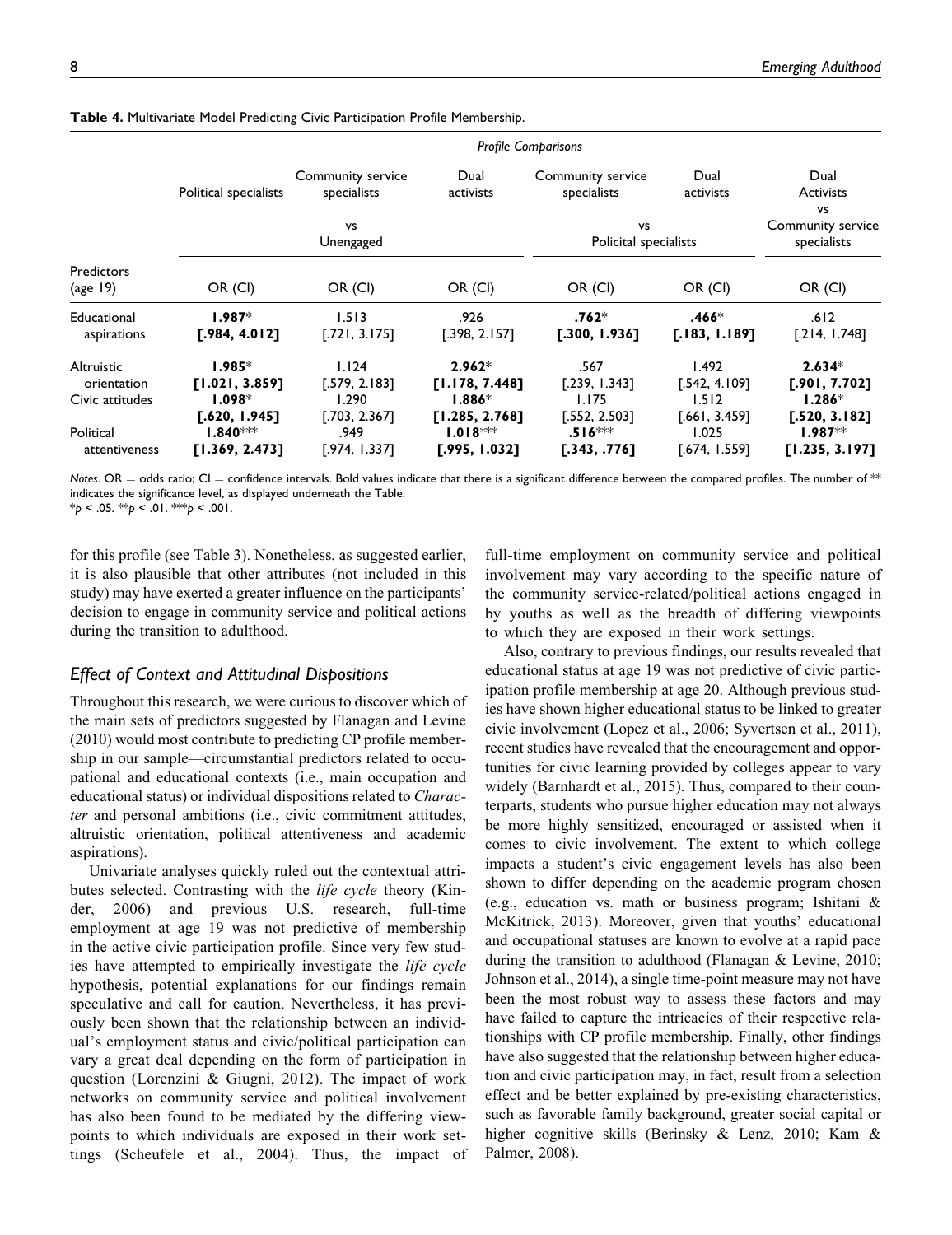With regard to attitudinal attributes, our results show that civic commitment attitudes and altruistic orientation best predicted membership in the profiles characterized by active engagement and, more specifically, the two profiles entailing political involvement (i.e., the PS and DA profiles). These results are consistent with previous findings (Boulianne, 2016; Lopez et al., 2006; Vézina & Poulin, 2019) revealing that youths who hold stronger civic and altruistic attitudes are more likely to engage in actions that are congruent with these attitudes (i.e., civic and political actions). Lerner (2018) recently posited that Character-related dispositions (e.g., contribution ideology, generative concern, civic commitment attitudes, altruistic orientation) may be the foundation of youths' positive development and thus lead to greater civic involvement. The results obtained for our sample partially support this stance, although it appears that the attributes spurring engagement in community service may be different ones, since members of the CS profile did not differ from those of the UN profile with regard to either civic commitment attitudes or altruistic orientation.

Other attitudinal dispositions—political attentiveness and educational aspirations—were also found to be related to membership in the profiles characterized by active engagement (i.e., the PS and DA profiles). Regarding the positive effect of political attentiveness at age 19, it is believed that an interest in and focus on collective issues promotes youths' civic knowledge and awareness of other viewpoints as well as existing opportunities for involvement in civic/political causes, which may then drive and facilitate their civic/political participation (Semetko et al., 1998). Finally, consistent with Syvertsen et al. (2011), we found that youths who exhibited higher educational aspirations at age 19 were more likely to be assigned to the PS profile than to the UN profile. In line with social capital theory (Coleman, 1988), it is believed that youths who plan to obtain a college degree may have greater opportunities and receive more encouragement for civic involvement at home and at school (Kahne & Middaugh, 2008), and benefit more than other youths from various forms of social capital (Pishghadam & Zabihi, 2011). Previous studies have also shown that youths who display higher institutional trust (i.e., belief that societal institutions such as colleges will generally operate in ways that are beneficial rather than detrimental to them) are more likely to engage in formal political actions (Torney-Purta et al., 2004).

#### *Strengths, Limitations and Future Research Directions*

Despite the strengths of this study (i.e., a mixed sample including both full-time workers and youths involved in higher education, the combined examination of individual and contextual predictors, the inclusion of gender and SES as control variables), there were several notable limitations. First, the CP measure used to identify the profiles at age 20 was not exhaustive. Some important and frequent civic and political actions such as online activism, volunteering for a political party, canvassing, or publicly expressing opinions on sociopolitical issues were not tapped by our CP questionnaire and were thus not considered. Therefore, the high prevalence of unengaged youths in our sample (66%) should be interpreted with caution, as CP could be underestimated overall. Furthermore, Keeter et al.'s questionnaire was developed by specialists in the U.S. and there is no existing French version. Therefore, we used the services of a professional translator but the French version of the questionnaire was not validated. Also, while our sample size was adequate for performing person-centered analyses, it was nevertheless small. This may have somewhat impacted the results. For example, very few participants were assigned to the  $CS(10\%)$  and DA (11%) profiles and we may thus have lacked statistical power to capture differences in terms of how these profiles related to some of the individual and contextual attributes considered. We are also aware that our findings regarding the relative contribution of contextual attributes pertaining to institutional involvement (education, work) when it comes to predicting CP profile membership remain limited since we only considered participants' educational status and main occupation 1 year prior to measuring CP. Ideally, educational attainment, work status (part-time vs. full-time) and work stability measures, as well as other adult role measures pertinent to testing the life cycle hypothesis, such as marital and parental status, should also be included. Finally, our sample was also quite homogenous, as most participants were French-speaking Canadians of European descent living in the same specific suburban geographical area and coming from intact families and privileged socioeconomic backgrounds. The specific interculturalist oriented policies endorsed by the Quebec province (Laxer, 2013) alongside documented regional differences in civic education and civic engagement in Canada (Turcotte, 2015) suggest that our findings may not be generalizable to all North-American youths transitioning into adulthood.

Moreover, given that only two dimensions of CP were captured by the LCA (i.e., the specific CP subtypes and number of subtypes engaged in by the youths), other dimensions such as the intensity/frequency of youth involvement and their levels of engagement when performing civic actions should also be accounted for in order to provide a more complete portrayal of CP patterns during the transition to adulthood. Moreover, as we were unable to pinpoint the attributes distinguishing the UN and CS profiles, future studies should perhaps include other attributes shown to relate to higher CP within variable-centered designs (e.g., social trust, civic efficacy beliefs, active citizenship norms, social capital gained from relationships and networks, residential status, marital status and parenthood), and examine how they relate to CP profile membership. The opportunities for CP provided by youths' work and educational environments should also be considered as predictor variables.

#### *Practical Implications*

The current study's results highlight for the very first time how attitudinal dispositions such as civic attitudes, altruistic orientation and political attentiveness for fostering engaged CP profiles in young adults. According to Lerner (2018), community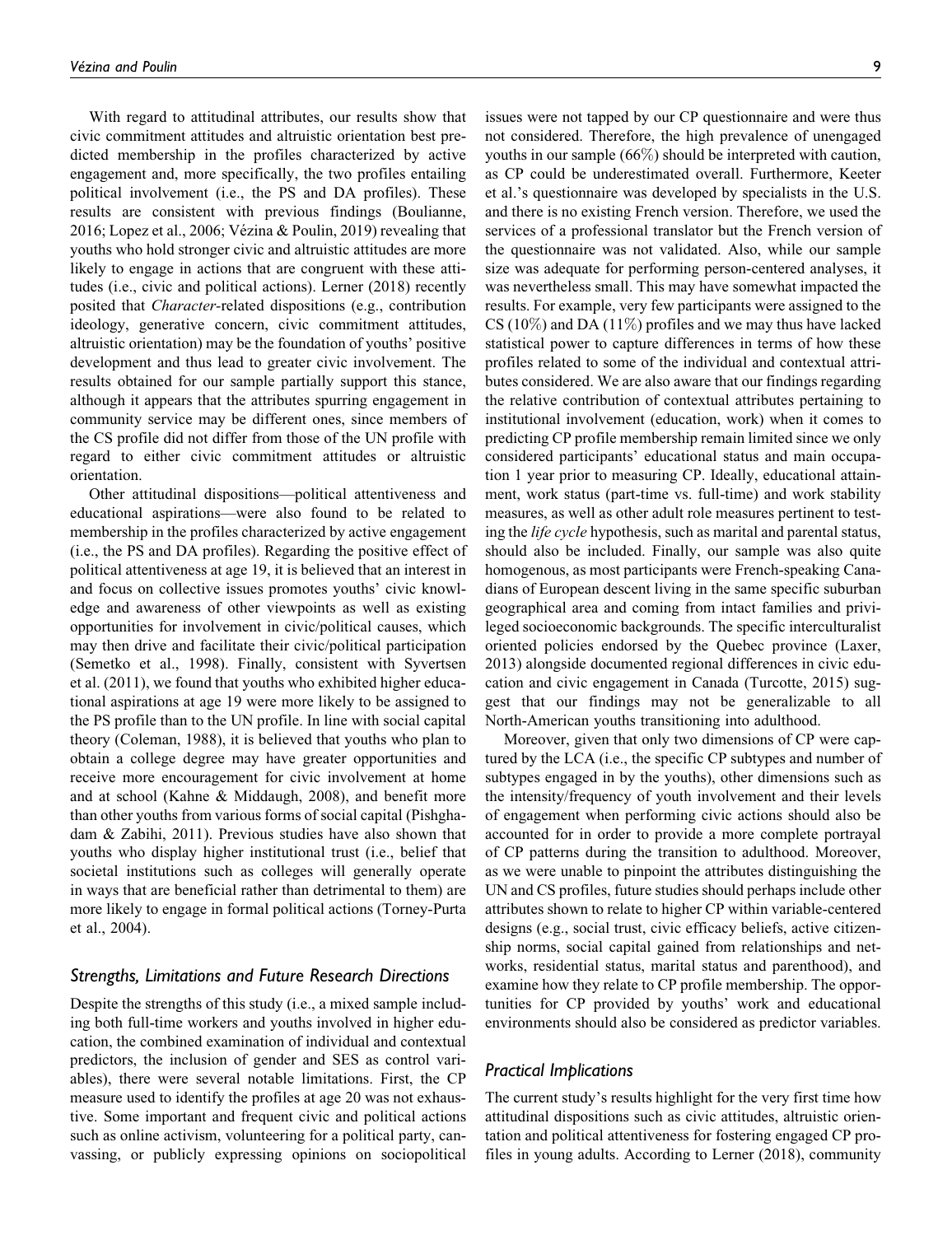programs targeting such character strengths must relay on (1) positive, caring and stable relationships, (2) effective selection and optimization of the means chosen to target personal goals and (3) attractive opportunities for community involvement and leadership during earlier developmental stages.

# **Conclusion**

The current study enriches the civic development literature by portraying the CP profiles found in a sample of French-Canadian youths transitioning into adulthood and identifying the attributes most likely to predict membership in profiles characterized by active engagement. Our results suggest that the character developed by young adults over time exerted a greater influence on their CP patterns than the contexts in which they were living the previous year. Such results support early intervention programs targeting attitudinal dispositions such as civic responsibility, political interest and contribution ideology to promote greater civic participation during the identity-defining period that is the transition to adulthood.

#### **Author Contributions**

Marie-Pier Vézina contributed to conception and design, contributed to acquisition, drafted the manuscript, critically revised the manuscript, gave final approval, and agreed to be accountable for all aspects of work ensuring integrity and accuracy. François Poulin contributed to conception and design; contributed to acquisition, analysis, and interpretation; critically revised the manuscript; gave final approval; and agreed to be accountable for all aspects of work ensuring integrity and accuracy.

#### **Declaration of Conflicting Interests**

The authors declared no potential conflicts of interest with respect to the research, authorship, and/or publication of this article.

#### **Funding**

The authors disclosed receipt of the following financial support for the research, authorship, and/or publication of this article: This study was supported by research grants from the Fonds de Recherche du Québec Société et Culture and Social Sciences and Humanities Research Council of Canada.

#### **ORCID iD**

Marie-Pier Vézina <https://orcid.org/0000-0003-4364-7309>

#### **Open Practices**

The raw data, analysis code, and materials used in this study are not openly available but are available upon request to the corresponding author.

#### **References**

Adman, P. (2008). Does workplace experience enhance political participation? A critical test of a venerable hypothesis. Political Behavior, 30(1), 115–138. [https://doi.org/10.1007/s11109-](https://doi.org/10.1007/s11109-007-9040) [007-9040](https://doi.org/10.1007/s11109-007-9040)

- Alvin, D. F., Cohen, R. L., & Newcomb, T. M. (1991). Political attitudes over the life span: The Bennington women after fifty years. University of Wisconsin Press.
- Arnett, J. J. (2000). Emerging adulthood: A theory of development from the late teens through the twenties. American Psychologist, 55(5), 469–480.<https://doi.org/10.1037/0003-066X.55.5.469>
- Asendorpf, J. B., Van De Schoot, R., Denissen, J. J., & Hutteman, R. (2014). Reducing bias due to systematic attrition in longitudinal studies the benefits of multiple imputation. International Journal of Behavioral Development, 38, 453–460. [https://doi.org/10.](https://doi.org/10.1177/0165025414542713) [1177/0165025414542713](https://doi.org/10.1177/0165025414542713)
- Barnhardt, C. L., Sheets, J. E., & Pasquesi, K. (2015). You expect what? Students' perceptions as resources in acquiring commitments and capacities for civic engagement. Research in Higher Education, 56(6), 622–644. [https://doi.org/10.1007/s11162-014-](https://doi.org/10.1007/s11162-014-9361-8) [9361-8](https://doi.org/10.1007/s11162-014-9361-8)
- Barrett, M., & Brunton-Smith, I. (2014). Political and civic engagement and participation: Towards an integrative perspective. Journal of Civil Society, 10(1), 5–28. [https://doi.org/10.1080/17448](https://doi.org/10.1080/17448689.2013.871911) [689.2013.871911](https://doi.org/10.1080/17448689.2013.871911)
- Berinsky, A. J., & Lenz, G. S. (2010). Education and political participation: Exploring the causal link. Political Behavior, 33(3), 357–373.<https://doi.org/10.1007/s11109-010-9134-9>
- Boulianne, S. (2016). Online news, civic awareness, and engagement in civic and political life. New Media & Society, 18(9), 1840–1856. <https://doi.org/10.1177/1461444815616222>
- Coleman, J. S. (1988). Social capital in the creation of human capital. American Journal of Sociology, 94, S95–S120. [https://doi.org/10.](https://doi.org/10.1086/228943) [1086/228943](https://doi.org/10.1086/228943)
- Delli Carpini, M. X., & Keeter, S. (1996). What Americans know about politics and why it matters. Yale University Press.
- Ekman, J., & Amnå, E. (2012). Political participation and civic engagement: Towards a new typology. Human Affairs, 22(3), 283–300.<https://doi.org/10.2478/s1334-012-0024-1>
- Ellwood, D. T., & Kane, T. J. (2000). Who is getting a college education? Family background and the growing gaps in enrollment. In S. Danziger & J. Waldfogel (Eds.), Securing the future: Investing in children from birth to college (pp. 283–324). Russell Sage Foundation.

Erikson, E. (1968). Youth: Identity and crisis. Norton.

- Finlay, A. K., Flanagan, C., & Wray-Lake, L. (2011). Civic engagement patterns and transitions over 8 years: The Americorps National Study. Developmental Psychology, 47(6), 17–28. [https://doi.org/10.](https://doi.org/10.1037/a0025360) [1037/a0025360](https://doi.org/10.1037/a0025360)
- Flanagan, C., Jonsson, B., Botcheva, L., Csapo, B., Bowes, J., Macek, P., Sheblanova, E., & Sheblanova, E. (1999). Adolescents and the "social contract": Developmental roots of citizenship in seven countries. Roots of Civic Identity: International Perspectives on Community Service and Activism in Youth, 135–155. [https://doi.org/10.](https://doi.org/10.1017/CBO9780511751820.009) [1017/CBO9780511751820.009](https://doi.org/10.1017/CBO9780511751820.009)
- Flanagan, C., & Levine, P. (2010). Civic engagement and the transition to adulthood. Future of Children, 20(1), 159–179. [https://doi.org/](https://doi.org/10.1353/foc.0.0043) [10.1353/foc.0.0043](https://doi.org/10.1353/foc.0.0043)
- Goering, E. M. (2013). Engaging citizens: A cross cultural comparison of youth definitions of engaged citizenship. Universal Journal of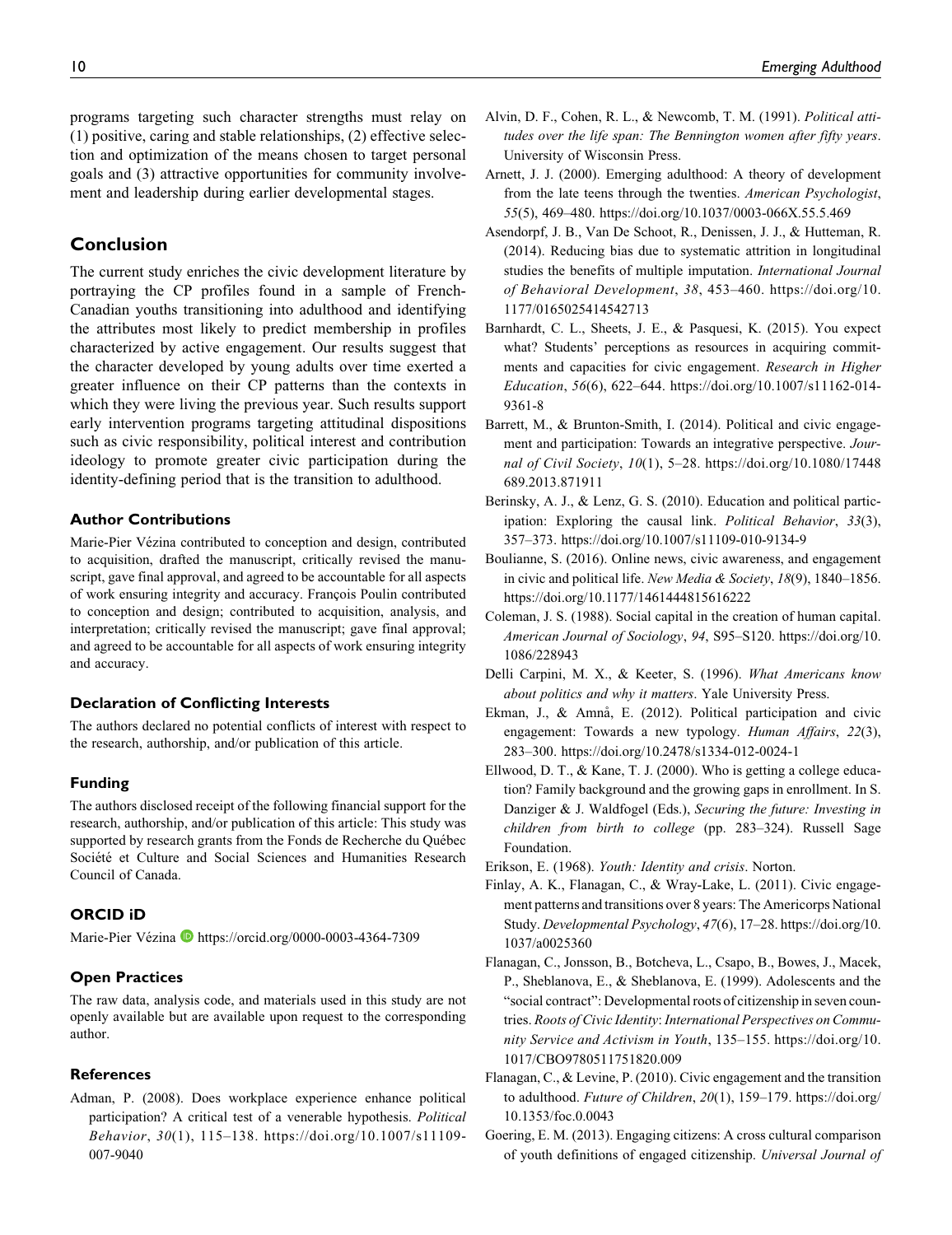Educational Research, 1(3), 175–184. [https://doi.org/10.13189/uje](https://doi.org/10.13189/ujer.2013.010306) [r.2013.010306](https://doi.org/10.13189/ujer.2013.010306)

- Greenberger, E., & Bond, L. (1976). Technical manual for the psychosocial maturity inventory [Unpublished manuscript]. Program in Social Ecology, University of California. [https://doi.org/10.103](https://doi.org/10.1037/a0026555) [7/a0026555](https://doi.org/10.1037/a0026555)
- Helliwell, J. F. (1996). Do borders matter for social capital? Economic growth and civic culture in US states and Canadian provinces. NBER Working Paper No. 5863. National Bureau of Economic Research: Cambridge, MA."
- Hillygus, D. S. (2005). The missing link: Exploring the relationship between higher education and political engagement. Political Behavior, 27(2), 25–47. [https://doi.org/10.1007/s11109-005-3](https://doi.org/10.1007/s11109-005-3075-8) [075-8](https://doi.org/10.1007/s11109-005-3075-8)
- Hirshorn, B. A., & Settersten, R. A. Jr (2013). Civic involvement across the life course: Moving beyond age-based assumptions. Advances in Life Course Research, 18(3), 199–211. [https://doi.](https://doi.org/10.1016/j.alcr.2013.05.001) [org/10.1016/j.alcr.2013.05.001](https://doi.org/10.1016/j.alcr.2013.05.001)
- Ishitani, T. T., & McKitrick, S. A. (2013). The effects of academic programs and institutional characteristics on postgraduate civic engagement behavior. Journal of College Student Development, 54(4), 379–396.<https://doi.org/10.1353/csd.2013.0069>
- Jahromi, P., Crocetti, E., & Buchanan, C. M. (2012). A cross-cultural examination of adolescent civic engagement: Comparing Italian and American community-oriented and political involvement. Journal of Prevention & Intervention in the Community, 40(1), 22–36.<https://doi.org/10.1080/10852352.2012.633065>
- Johnson, S. K., Agans, J. P., Weiner, M. B., & Lerner, R. M. (2014). Profiles of civic engagement across educational transitions: Stability and change. International Journal of Developmental Science, 8(3–4).<https://doi.org/10.3233/DEV-14134>
- Kahne, J., & Middaugh, E. (2008). High quality civic education: What is it and who gets it? In W. C. Parker (Ed.), Social studies today: Research and practice (pp. 141–150). Routledge.
- Kam, C. D., & Palmer, C. L. (2008). Reconsidering the effects of education on political participation. The Journal of Politics, 70(3), 612–631.<https://doi.org/10.1017/S0022381608080651>
- Keeter, S., Zukin, C., Andolina, M., & Jenkins, K. (2002). The civic and political health of the nation: A generational portrait. Center for information and research on civic learning and engagement (CIRCLE).<https://doi.org/10.1007/s11205-014-0761-0>
- Kinder, D. R. (2006). Politics and the life cycle. Science, 312(5782), 1905–1908.
- Kreuter, F. (2004). Modeling with a preponderance of zeros. UCLA statistics. Retrieved January 19, 2020, from [https://pages.gseis.](https://pages.gseis.ucla.edu/faculty/muthen/ED231e/Handouts/zeros_bmrclass3.pdf) [ucla.edu/faculty/muthen/ED231e/Handouts/zeros\\_bmrclass3.pdf](https://pages.gseis.ucla.edu/faculty/muthen/ED231e/Handouts/zeros_bmrclass3.pdf)
- Lawford, H., Pratt, M. W., Hunsberger, B., & Mark Pancer, S. (2005). Adolescent generativity: A longitudinal study of two possible contexts for learning concern for future generations. Journal of Research on Adolescence, 15(3), 261-273. [https://doi.org/10.](https://doi.org/10.1111/j.1532-7795.2005.00096.x) [1111/j.1532-7795.2005.00096.x](https://doi.org/10.1111/j.1532-7795.2005.00096.x)
- Laxer, E. (2013). Integration discourses and the generational trajectories of civic engagement in multi-nation states: A comparison of the Canadian provinces of Quebec and Ontario. Journal of Ethnic and Migration Studies, 39(10), 1577–1599. [https://doi.org/10.1080/13](https://doi.org/10.1080/1369183X.2013.815432) [69183X.2013.815432](https://doi.org/10.1080/1369183X.2013.815432)
- Lechner, C. M., Pavlova, M. K., Sortheix, F. M., Silbereisen, R. K., & Salmela-Aro, K. (2018). Unpacking the link between family socioeconomic status and civic engagement during the transition to adulthood: Do work values play a role? Applied Developmental Science, 22(4), 270–283. [https://doi.org/10.1080/10888691.2017.](https://doi.org/10.1080/10888691.2017.1291352) [1291352](https://doi.org/10.1080/10888691.2017.1291352)
- Lerner, R. M. (2004). Liberty: Thriving and civic engagement among America's youth. Sage Publications.<https://doi.org/10.4135>
- Lerner, R. M. (2018). Character development among youth: Linking lives in time and place. International Journal of Behavioral Development, 42(2), 267–277. [https://doi.org/10.1177/01650254](https://doi.org/10.1177/0165025417711057) [17711057](https://doi.org/10.1177/0165025417711057)
- Lopez, M. H., Levine, P., Both, D., Kiesa, A., Kirby, E., & Marcelo, K. (2006). The 2006 civic and political health of the nation: A detailed look at how youth participate in politics and communities. Center for information and research on civic learning and engagement.
- Lorenzini, J., & Giugni, M. (2012). Employment status, social capital, and political participation: A comparison of unemployed and employed youth in Geneva. Swiss Political Science Review, 18(3), 332–351.<https://doi.org/10.1111/j.1662-6370.2012.02076.x>
- Malin, H., Tirri, K., & Liauw, I. (2015). Adolescent moral motivations for civic engagement: Clues to the political gender gap? Journal of Moral Education, 44(1), 34–50. [https://doi.org/10.1080/03057240.](https://doi.org/10.1080/03057240.2015.1014234) [2015.1014234](https://doi.org/10.1080/03057240.2015.1014234)
- Manganelli, S., Lucidi, F., & Alivernini, F. (2015). Italian adolescents' civic engagement and open classroom climate: The mediating role of self-efficacy. Journal of Applied Developmental Psychology, 41, 8–18.<https://doi.org/10.1016/j.appdev.2015.07.001>
- McLeod, J. M., Scheufele, D. A., & Moy, P. (1999). Community, communication, and participation: The role of mass media and interpersonal discussion in local political participation. Political communication, 16(3), 315–336. [https://doi.org/10.1080/](https://doi.org/10.1080/105846099198659) [105846099198659](https://doi.org/10.1080/105846099198659)
- Metzger, A., & Smetana, J. G. (2009). Adolescent civic and political engagement: Associations between domain-specific judgments and behavior. Child Development, 80(2), 433–441. [https://doi.o](https://doi.org/10.1111/j.1467-8624.2009.01270.x) [rg/10.1111/j.1467-8624.2009.01270.x](https://doi.org/10.1111/j.1467-8624.2009.01270.x)
- Moely, B. E., Mercer, S. H., Ilustre, V., Miron, D., & McFarland, M. (2002). Psychometric properties and correlates of the Civic Attitudes and Skills Questionnaire (CASQ): A measure of students' attitudes related to service-learning. Michigan Journal of Community Service Learning, 8(2), 15–26.
- Muthén, B. E. (2001). Latent variable mixture modeling. In G. A. Marcoulides & R. E. Schumacker (Eds.), New developments and techniques in structural equation modeling (pp. 1–33). Lawrence Erlbaum Associates.
- Muthén, B., & Muthén, L. K. (2000). Integrating person-centered and variable-centered analyses: Growth mixture modeling with latent trajectory classes. Alcoholism: Clinical and experimental research, 24(6), 882–891.<https://doi.org/10.1111/j.1530-0277.2000>
- Nie, N. H., Junn, J., & Stehlik-Barry, K. (1996). Education and democratic citizenship in America. The University of Chicago Press.
- Núñez, J., & Flanagan, C. (2015). 30 Political beliefs and civic engagement in emerging adulthood. In J. J. Arnett (Ed.), The